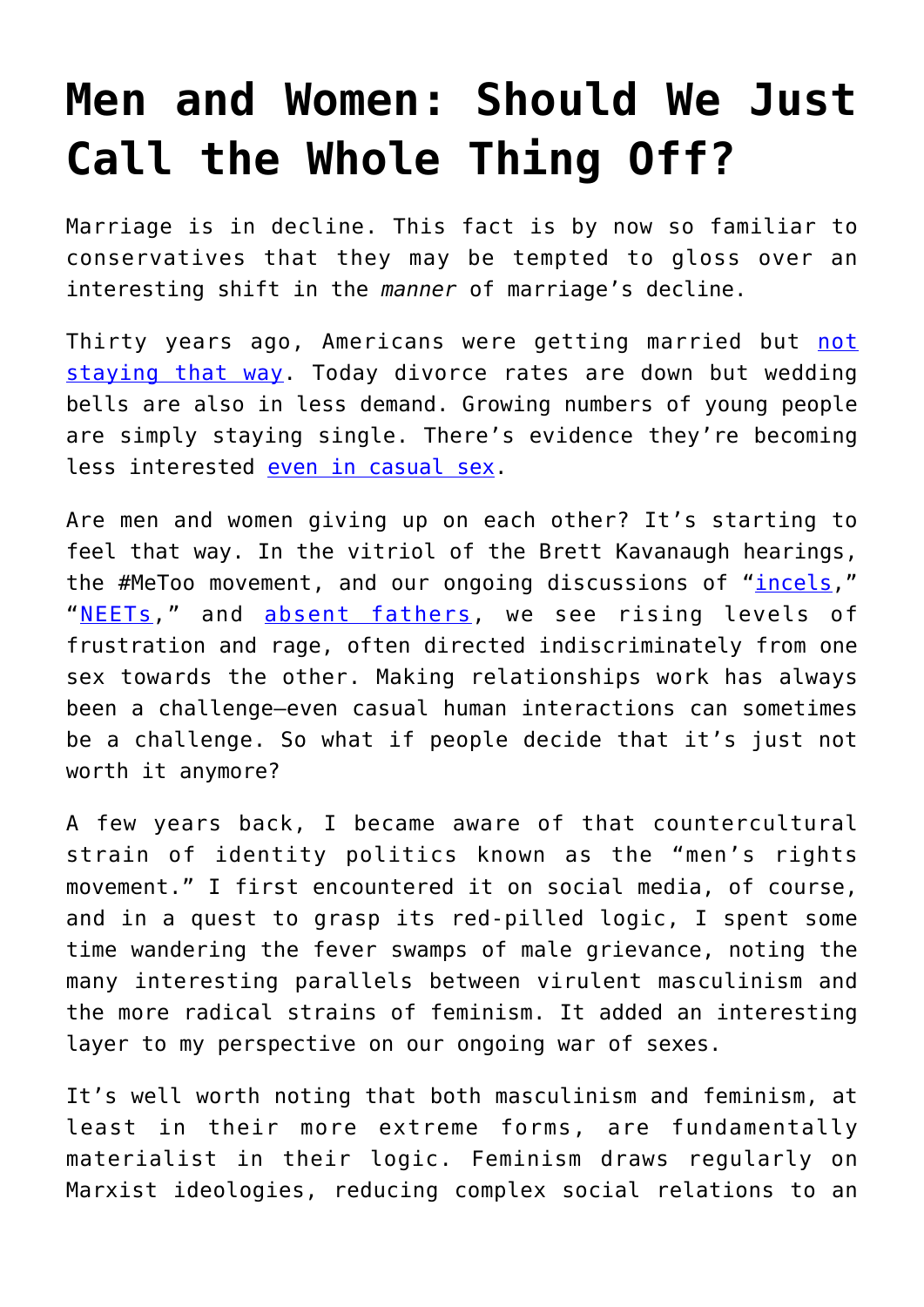endless war of classes vying for power. For masculinists, sociobiology is the more defining influence, as huge swaths of culture and custom are reduced to mere expressions of the Darwinian imperative to procreate. It all makes sense, on reflection. Aggrieved women, resenting the natural vulnerability of their bodies, are attracted to political theories that call for the leveling of power disparities. Aggrieved men, by contrast, hope to find in the male body a kind of warrant for dominance, which is bestowed by biology and ostensibly crucial to the survival of the species. Peeling back the layers, it seems that gender crusaders of both types are intensely fixated on brute corporeal realities: the strength of man and the comparative neediness of woman.

I noticed something else, too, in my journey through the manosphere. I'd had occasion to note before that militant feminists tended to be *disagreeably* female in their mannerisms, exemplifying many of the vices that are most characteristic of women. This is particularly obvious in the more misandrist corners of the feminist world (for instance, where people debate whether non-exploitative heterosexual sex is *in principle* impossible, or whether it might theoretically happen in a radically different sort of society where the patriarchy has truly been defanged). The women in these circles seemed morbidly emotional, catty, and a mess of hairtrigger sensitivities. You couldn't possibly mistake them for men, but calling them "feminine" felt like a disservice to my sex.

Sizing up militant man advocates, I saw a fascinating mirror image. They seemed boorish, rage-prone, and obsessed with oneupping each other. They were everything women find most noxious in men. Girls would never exhibit such behavior, but it surely did not qualify as "manly."

These sad cross-sections of society give us a glimpse of a significant truth about the sexes. We're better off together. Even the apparent exceptions, examined closely, usually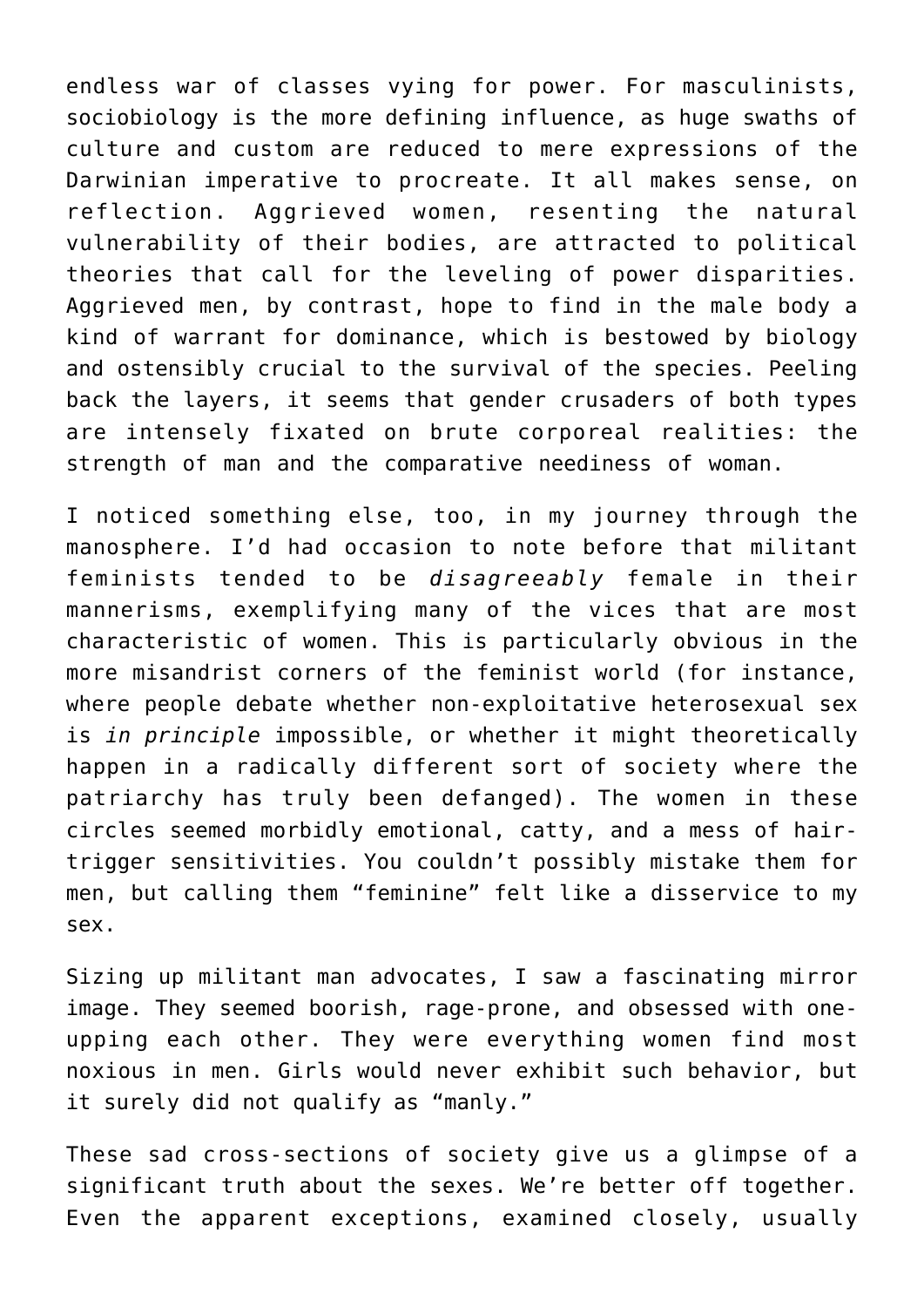aren't. The [men of Mount Athos](https://www.nytimes.com/2018/10/20/world/europe/mount-athos-greece-russia-eastern-orthodox-church.html) or the [Poor Clares of Perpetual](http://www.olamnuns.com/) [Adoration](http://www.olamnuns.com/) may appear to live in single-sex worlds. But the former regard themselves as the special servants of Christ's Mother, while the latter see themselves as his Brides. Their methods may be idiosyncratic, but in their own way they *do* enthusiastically embrace the opposite sex. This is dramatically different from what we see with our resentful gender warriors.

However we go about it, men and women [seem happiest](https://www.independent.co.uk/life-style/married-people-single-satisfied-life-couple-study-relationships-happy-a8124861.html) when we are balanced by our sexual complements. Healthy things can still be difficult though. Men and women readily misunderstand one another, and the fact that we *do* need one another opens the door to many types of exploitation and abuse. Avoiding these pitfalls takes work. Too often nowadays, I hear young people describing family life as a hazard more than a blessing, wondering not "what can I do to be worthy of another's love and commitment?" but rather "what can marriage really do for *me?*"

Love doesn't easily grow in such a stony soil.

I myself had the good fortune of growing up in the Mormon Church, where teenagers are given extensive instruction in preparing themselves for marriage. There are elements of that teaching I would modify a bit, just based on my own marital experience. Two commonsense lessons still stand out in my mind though.

First, you can't possibly be a good spouse unless you're willing to work on *yourself.* Your partner will surely have some irritating qualities, but so do you. Also, sometimes marriage will call for things that are not fully congenial to your comfortable, satisfied, long-developed individual self. This can be a problem in a society that is constantly urging us to self-actualize. But be willing to bend a little instead of always insisting that "this is how I am."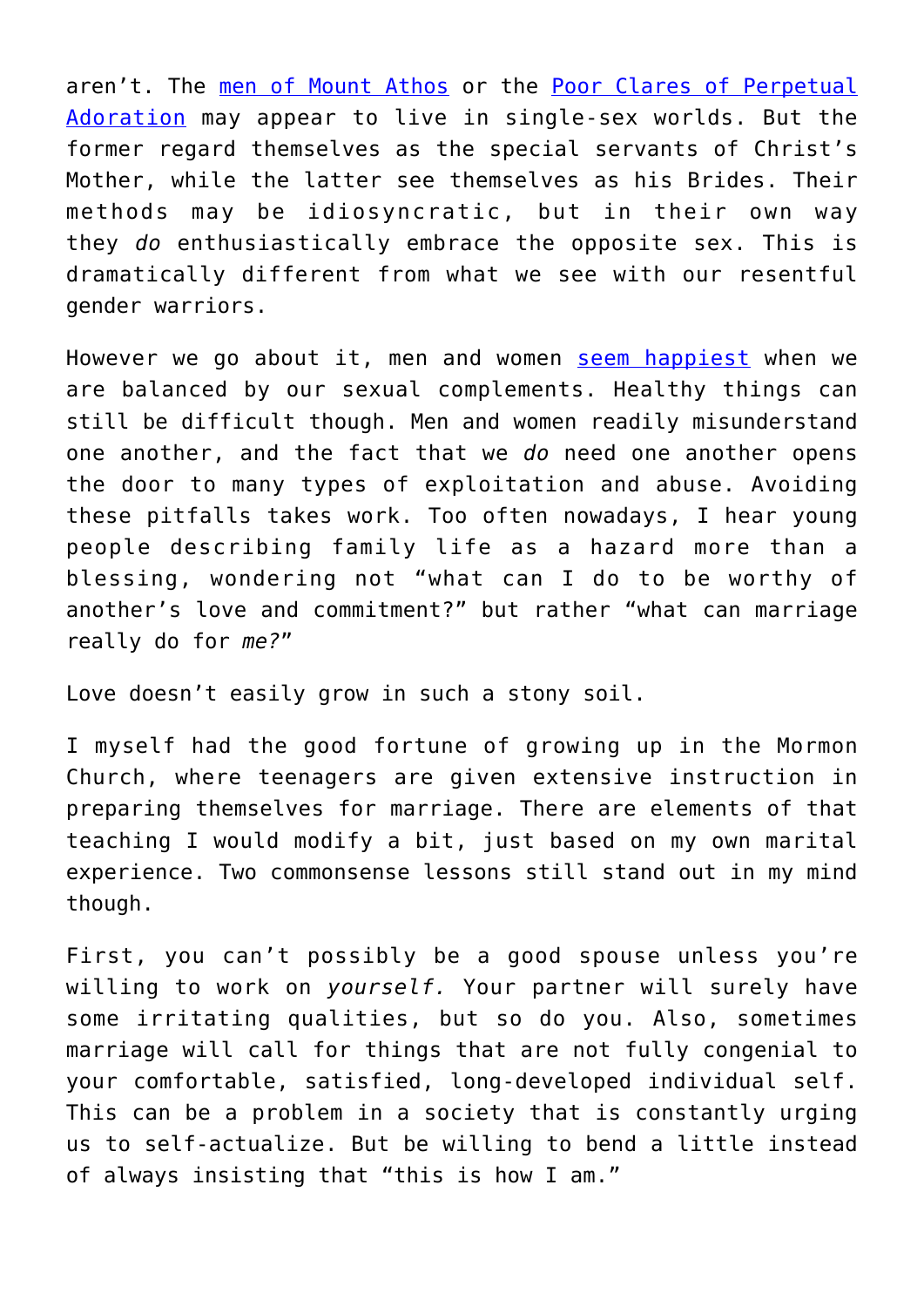For women, I see this manifested in a stubborn reluctance to do things that remind them too much of domestic stereotypes. They're so worried about being pigeonholed as domestic that they don't consider how much the occasional homemade stew or fresh-baked cookie might do to help the men in their lives feel cared for and at home. Is avoiding Donna Reed associations really more important than making your men feel loved?

On the men's side, I often hear gripes about how "commercial America" has made women unreasonably greedy for compliments and ego-stroking. Let's assume this is true (though personally I'm skeptical because I think women have always craved compliments). How hard is it, really, to say some nice things to the women in your life? To me it often seems that resentful men are so allergic to "sensitivity" (which they associate with distasteful images of modern, metrosexual girly-men) that they can hardly be bothered to be *kind.*

The second point is that living together inevitably involves some putting-up-with and I-can-live-with-that. This is expected, and not a violation of your human rights. If men and women always got along *easily,* we wouldn't be so good for one another.

The #MeToo movement has given us a remarkable illustration of just how ungenerous men and women can be towards one another. Aggrieved women, in their zeal to punish the patriarchy, sometimes act as though *any* unwanted expression of interest is an outrageous insult. To be sure, some overtures are improper and deserving of censure. But men and women will never find happiness together if the latter aren't willing to assume *any* responsibility for attracting and encouraging attention in appropriate ways, or for deflecting it graciously when it is unwanted. If women are unable to distinguish between sexual predation and normal sexual attraction, Cupid will find it exceedingly difficult to find his mark.